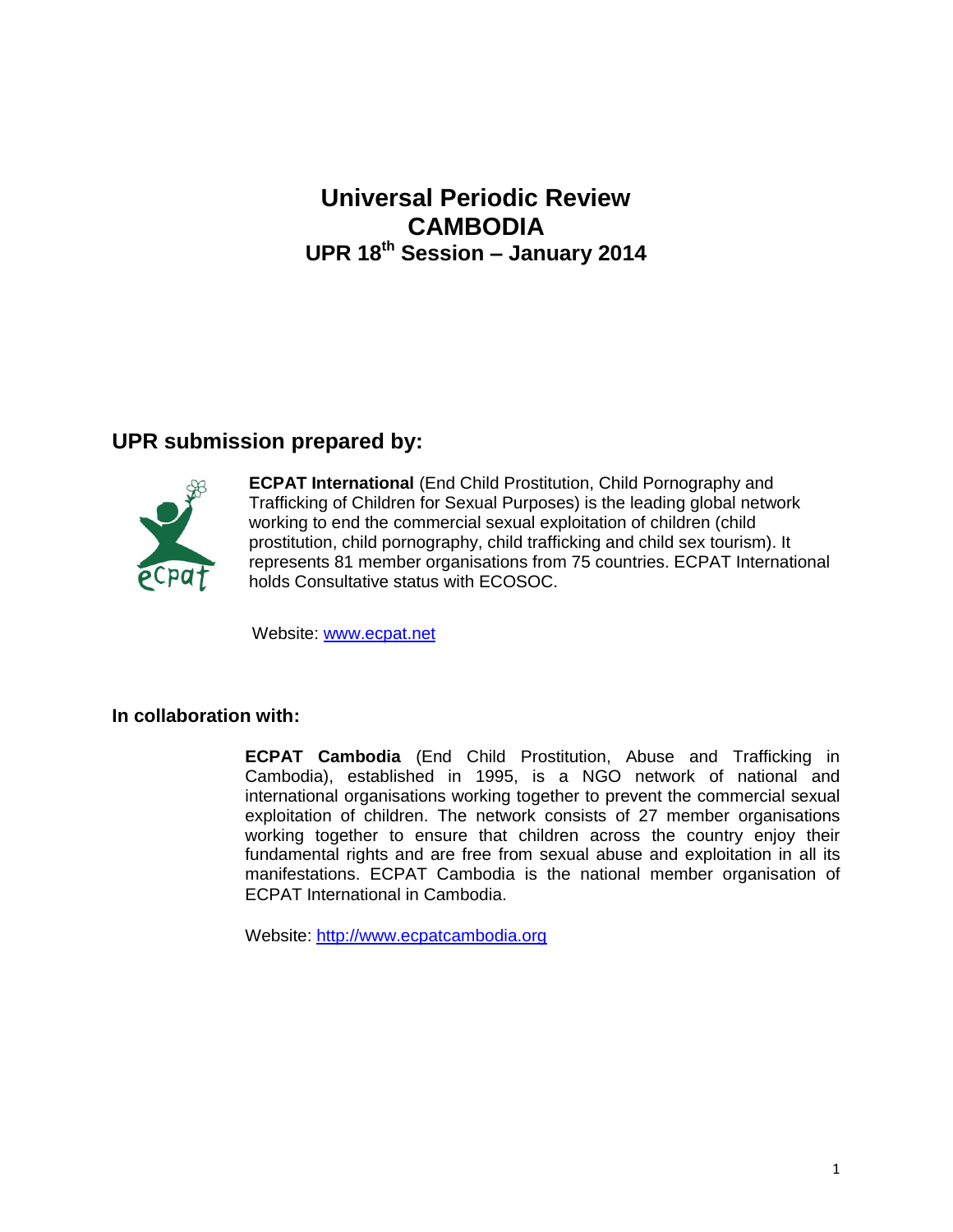## **Executive Summary**

This submission provides a review of the status of implementation of international obligations and commitments regarding the commercial sexual exploitation of children (CSEC) in Cambodia.

Although current data on the scale of manifestations of CSEC in Cambodia is lacking, Cambodia has ratified most international legal instruments addressing CSEC, with the exception of the *Optional Protocol to the Convention on the Rights of the Child on a Communications Procedure*. ECPAT strongly encourages the Cambodian government to ratify this international instrument as soon as possible. At the regional level, Cambodia has ratified the *ASEAN Declaration against Trafficking in Persons, Particularly in Women and Children*.

Notable progress have been made with regards to Cambodia's domestic legal framework addressing commercial sexual exploitation of children, with the adoption in 2008 of the *Law on Suppression of Human Trafficking and Sexual Exploitation*, especially with regards to the prohibition of child prostitution. Despite this, Cambodian legislation still needs to be improved, especially in the area of child pornography and the sexual exploitation of children through the use of information and communication technologies. With regards to the enforcement of the *Law on Suppression of Human Trafficking and Sexual Exploitation,* the Committee on the Rights of the Child raised some concerns in 2011, regarding the low rate of prosecuted and convicted child sex offenders by Cambodian national courts.

With regards to child protection policy frameworks, after several years of discussion, Cambodia adopted the National Plan of Action on the Suppression of Human Trafficking, Smuggling, Labour and Sexual Exploitation (STSLS) in 2011. The Plan of Action will run from 2011-2013.

The implementation of laws and policies addressing commercial sexual exploitation and child trafficking must be improved. The capacity of law enforcement officials who handle cases involving child victims of CSEC must be strengthened. This is particularly important in child pornography investigations as well as cases involving child sexual exploitation through the use of information and communication technologies.

The capacity of care and protection agencies for child victims must be strengthened in order to meet the needs of all children who have been victimised by commercial sexual exploitation and trafficking. Special efforts should be made to ensure the provision of adequate services to foreign children, including children from Vietnam.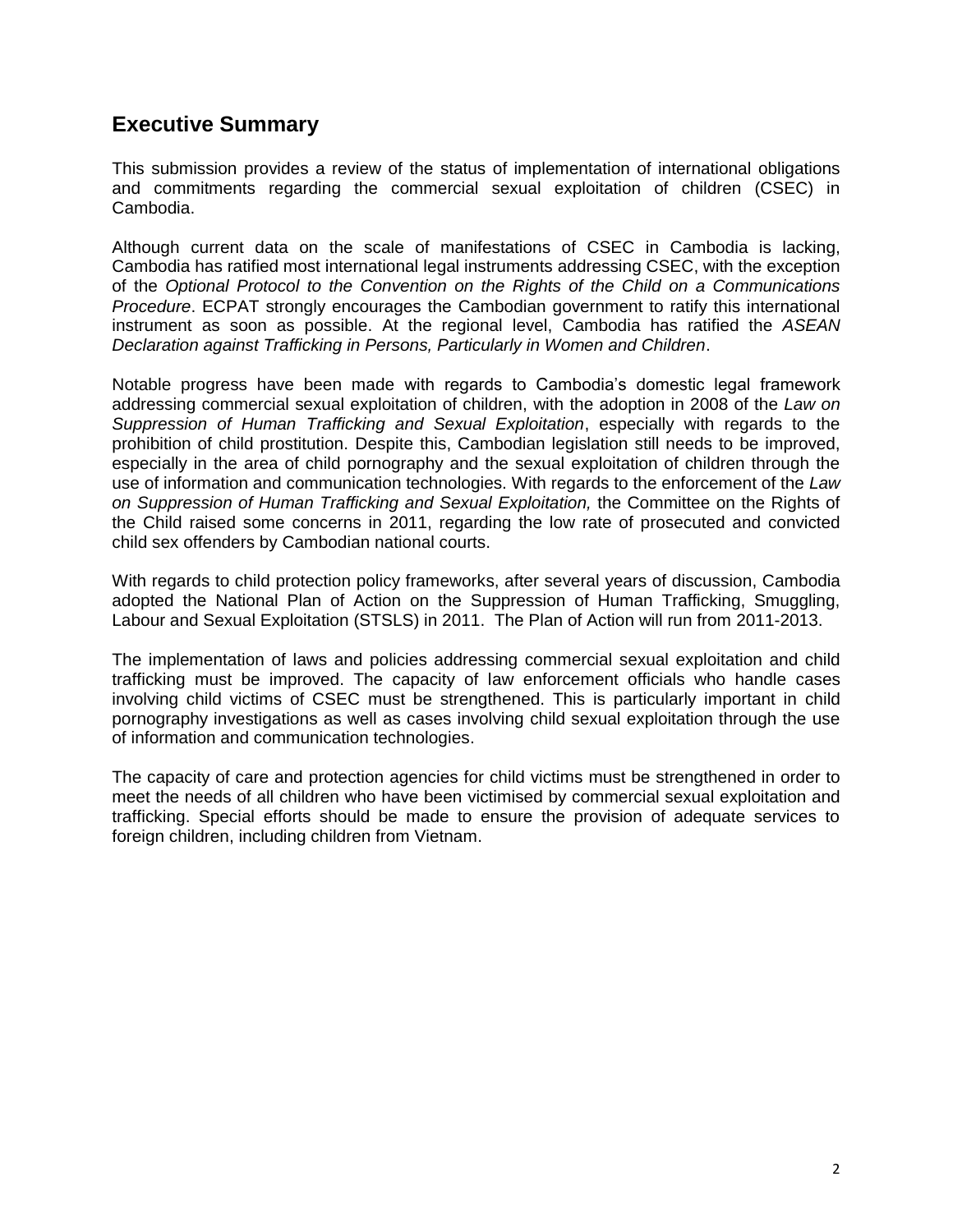## **1. Legal and policy framework addressing commercial sexual exploitation of children**

## **1.1 Legal Framework**

#### **1.1.1 International and regional legal standards addressing commercial sexual exploitation of children**

Cambodia ratified the *Convention on the Rights of the Child* (CRC 1989) in 1992, the *Optional Protocol on the Sale of Children, Child Prostitution and Child Pornography* (OPSC, 2000) in 2005, the *ILO Convention on the Worst Forms of Child Labour* (No. 182, 1999) in 2006 and the *UN Protocol to Prevent, Suppress and Punish Trafficking in Persons, Especially Women and Children* (2000) in 2007.

Cambodia has not yet signed nor ratified the *Optional Protocol on a Communications Procedure*  (OP3 CRC, 2011).

At the regional level, Cambodia has ratified the *ASEAN Declaration against Trafficking in Persons, Particularly in Women and Children* in 2008.

#### **Recommendation:**

l

 **Sign and ratify the** *Optional Protocol to the Convention on the Rights of the Child on a Communications Procedure***.**

## **1.1.2 Domestic Legal Framework**

Cambodia's Law on Suppression of Human Trafficking and Sexual Exploitation (2008) provides a comprehensive definition of child prostitution and prohibits all acts related to child prostitution, in accordance with the Optional Protocol to the Convention on the Rights of the Child. However, this law fails to adequately define and prohibit child trafficking and child pornography.

### **1.1.2.2. Laws regarding Child Trafficking for sexual purposes**

The *Law on Suppression of Human Trafficking and Sexual Exploitation* (2008) is in compliance with the UN Trafficking protocol with regards to the definition and prohibition of trafficking in human beings. However, under Article 12 of the Law, the recruitment of children for the purpose of exploitation is prohibited only if it is done using means of deception, force or coercion, which is not consistent with Article 3 of the Trafficking Protocol. According to this provision, the recruitment of children for the purpose of exploitation must be criminalised, regardless of the means used.

Regarding the implementation of the *Law on Suppression of Human Trafficking and Sexual Exploitation* (2008), the Committee on the Rights of the Child expressed concerns about the "low number of prosecutions and convictions of traffickers"<sup>1</sup> .

 $^1$  Committee on the Rights of the Child, Consideration of reports submitted by State parties under article 44 of the Convention – Concluding observations: Cambodia, 2011.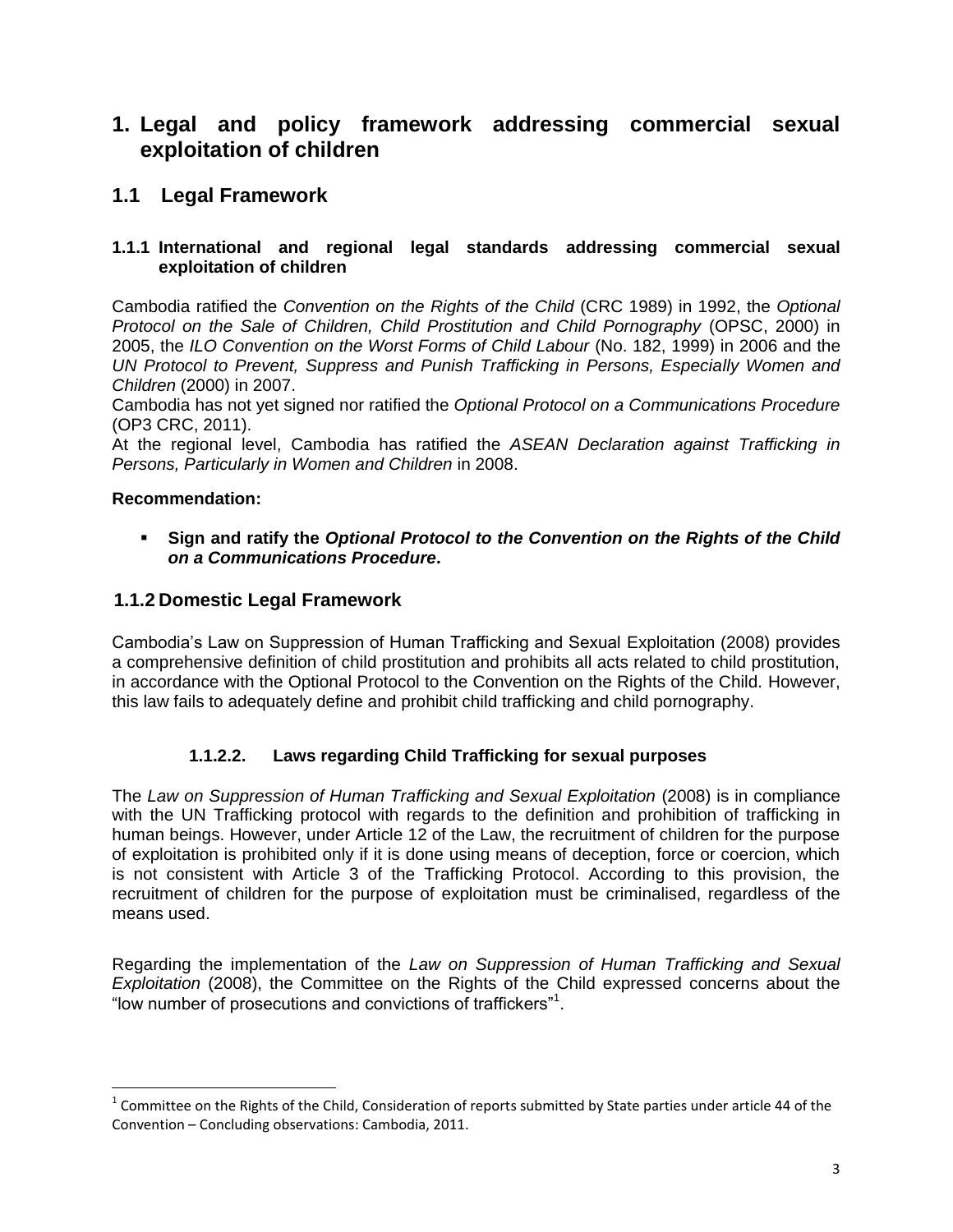**Recommendations:** 

- **Amend Article 12 of the** *Law on Suppression of Human Trafficking and Sexual Exploitation* **(2008) to ensure that the recruitment of children for the purpose of exploitation is prohibited regardless of the means used.**
- **Cambodian law enforcement agencies must increase efforts in prosecuting and convicting all persons involved in child trafficking for sexual exploitation, including appropriate sanctions.**

### **1.1.2.3 Laws regarding child pornography/child abuse materials**

*The Law on Suppression of Human Trafficking and Sexual Exploitation* (2008) fails to provide a comprehensive definition of child pornography. For example, this law does not cover images of the sexual parts of a child's body used for primarily sexual purposes or child pornography in the form of written or audio materials.

Additionally, *The Law on Suppression of Human Trafficking and Sexual Exploitation* (2008) does not criminalise mere possession of child pornography without intent to distribute. Despite the fact that this is not a direct requirement under the OPSC, the Committee on the Rights of the Child has encouraged countries to prohibit the mere possession of child pornography and such a prohibition is stated under the Rio Declaration and Call for Action to Prevent and Stop Sexual Exploitation of Children and Adolescents (2008).

In addition, the *Law on Suppression of Human Trafficking and Sexual Exploitation* (2008) does not contain any provisions that prohibit the intentional access to child pornography through the use of information and communication technologies. Although the OPSC does not require signatories to criminalise this conduct, the Rio Declaration and Call for Action to Prevent and Stop Sexual Exploitation of Children and Adolescents (2008) urges States to adopt laws that would cover this activity.

*The Law on Suppression of Human Trafficking and Sexual Exploitation* (2008) does not criminalise the solicitation of children for sexual purpose (grooming), which is particularly critical due to the increased risk of sexual exploitation of children through the use of information and communication technologies in Cambodia.

### **Recommendation:**

 **Amend the** *Law on Suppression of Human Trafficking and Sexual Exploitation* **(2008) to ensure that mere possession of child pornography and knowingly accessing child pornography through the use of information and communication technologies is criminalised. Additionally, the solicitation of children for sexual purposes (grooming), especially through the use of information and communication technologies should also be criminalised.**

#### **1.1.2.4 Laws regarding the sexual exploitation of children in travel and tourism (child sex tourism)**

Even though Cambodian legislation provides for territorial jurisdiction over CSEC related crimes committed on its territory, as well as extraterritorial legislation for crimes committed by Cambodian citizens in foreign countries, Cambodian law does not contain provisions that define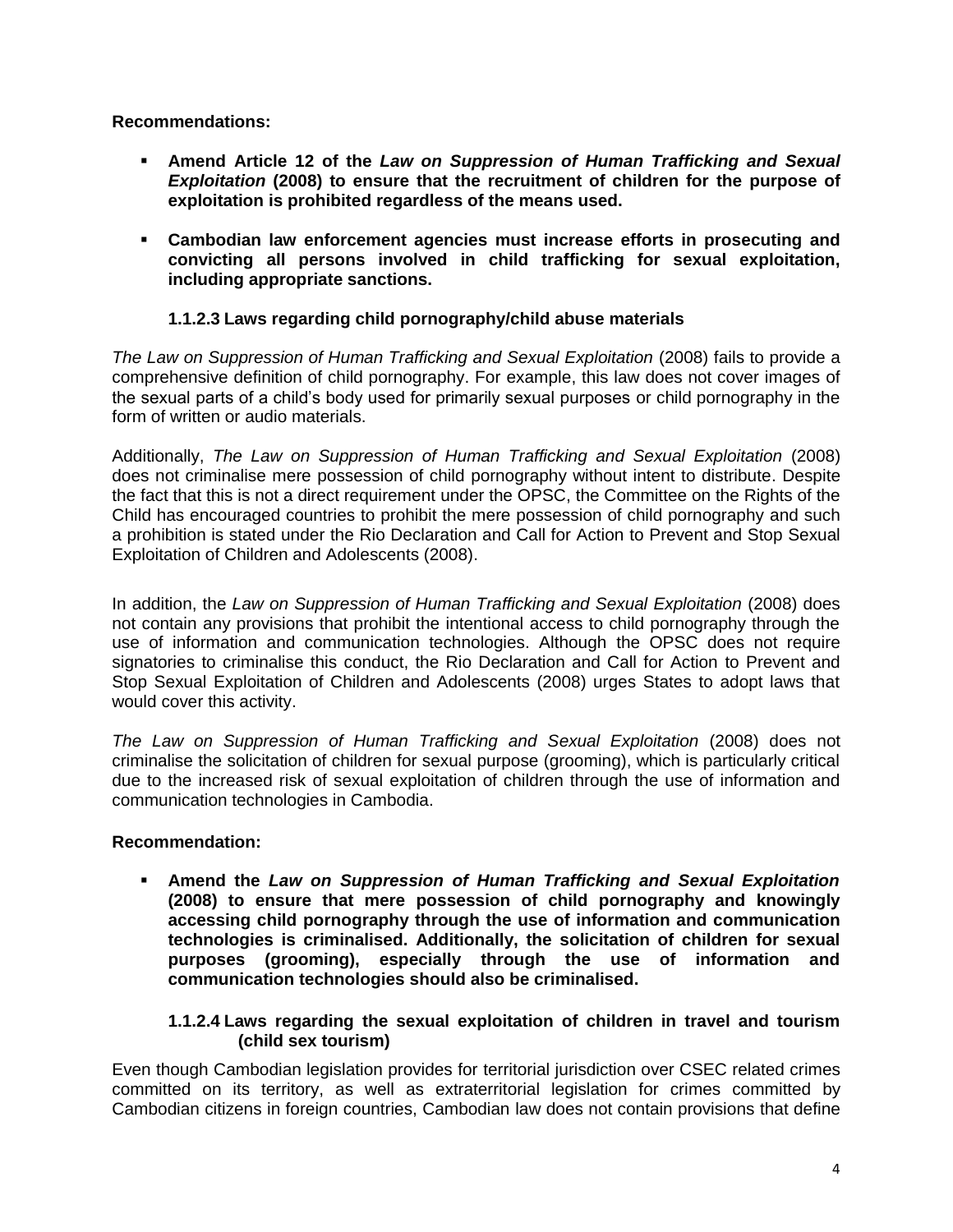or expressly criminalise the sexual exploitation of children in travel and tourism (e.g. prohibiting travel arrangements, transporting tourists, or printing or publishing information intended to promote child sex tourism).

In the 2011 Concluding Observations on the report submitted by the government of Cambodia on the implementation of the Convention on the Rights of the Child<sup>2</sup>, the Committee on the Rights of the Child expressed concerns that child sex tourism has increased in recent years. The Committee also highlighted the fact that child sex offenders were "rarely prosecuted due notably to the widespread practice of out-of-court settlement and compensation of sexual abuse cases which is encouraged by law enforcement authorities"<sup>3</sup>.

### **Recommendations:**

- **The Government of Cambodia should amend its legislation to include provisions specifically prohibiting the sexual exploitation of children in travel and tourism, including arranging travel for the purpose of sexually exploiting children and printing or publishing information intended to promote child sex tours.**
- **Cambodian courts should avoid the practice of encouraging out-of-court settlements between perpetrators and their child victims. Courts should also impose harsher penalties on foreign child sex offenders.**

## **1.2 Policy framework**

Since 2000, the Government of Cambodia has made efforts to adopt comprehensive national policies to counteract trafficking and CSEC. Even though the Second National Plan of Action against Trafficking in Persons and Sexual Exploitation was initially designed to cover the period between 2006 and 2010 it was only adopted in December 2011. The National Plan of Action on the Suppression of Human Trafficking, Smuggling, Labour and Sexual Exploitation (STSLS) covers the period of 2011-2013. This National Plan of Action includes specific measures to tackle the sexual exploitation of children in travel and tourism.

#### **Recommendations:**

 **Conduct an effective assessment of the implementation of the National Plan of Action on the Suppression of Human Trafficking, Smuggling, Labour and Sexual Exploitation (STSLS).**

 $\overline{\phantom{a}}$ 

 $2$  Committee on the Rights of the Child, Consideration of reports submitted by State parties under article 44 of the Convention – Concluding observations: Cambodia, 2011.

 $3$  Ibid.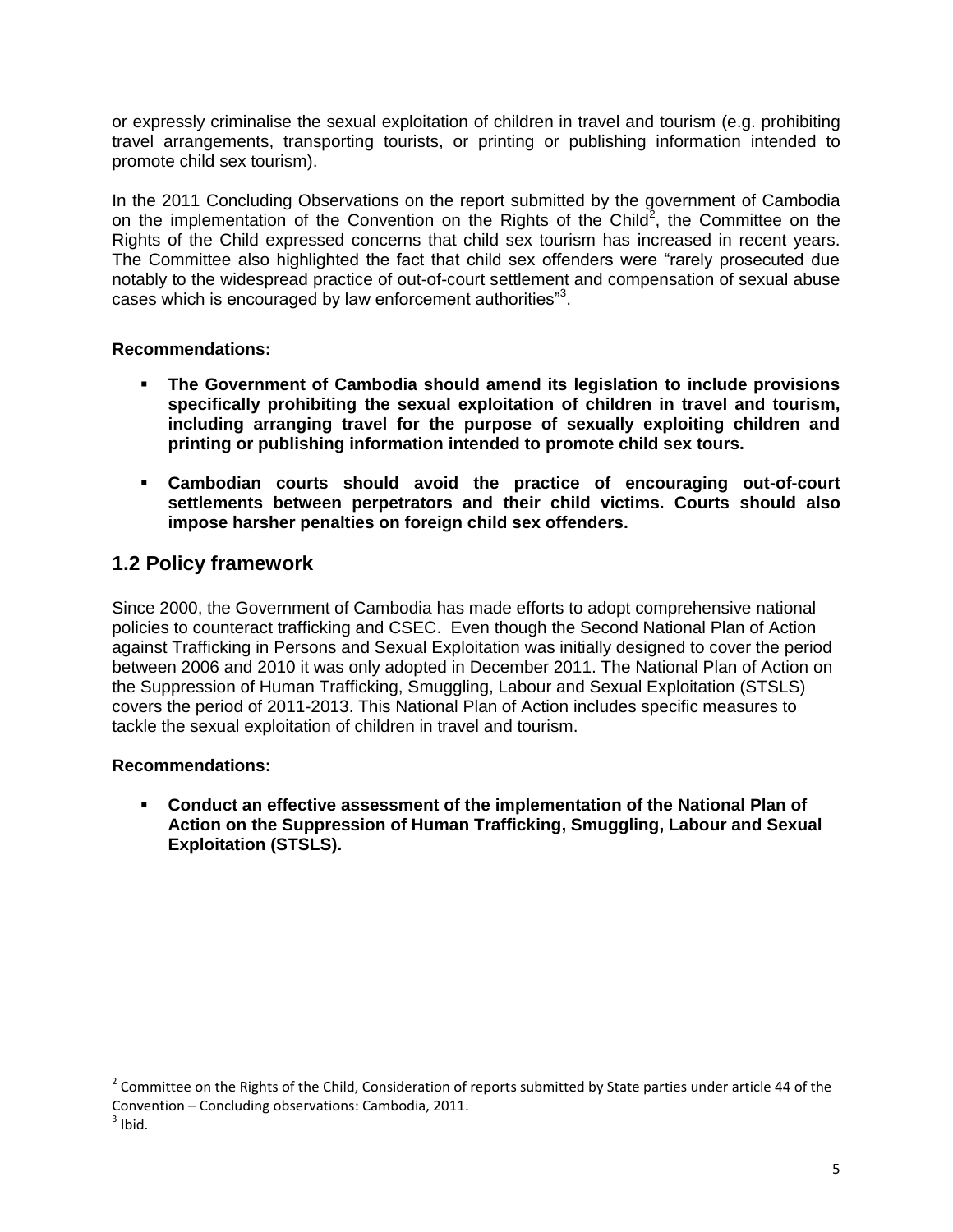## **2. Key areas of concern with regards to the implementation of children's right to protection against commercial sexual exploitation on the ground**

## **2.1 Prevention of commercial sexual exploitation of children**

The Government of Cambodia, in collaboration with child rights organisations, international organisations and the private sector, has been active in developing and implementing education and awareness raising campaigns and training programmes for key stakeholders, designed to address the issue of child sexual exploitation in travel and tourism. However, these campaigns have mainly been implemented in cities like Mondulkiri Phnom Penh, Siem Reap, Sihanoukville and Battambang and should also be implemented in smaller communities, as the phenomenon appears to be growing in rural Cambodia<sup>4</sup>.

Despite efforts made in terms of the prevention of commercial sexual exploitation in travel and tourism, several manifestations of CSEC, such as the prostitution of boys, child pornography and the sexual exploitation of children through the use of information and communication technologies, are not specifically targeted through prevention strategies. Another CSEC issue, the demand for virgins in Cambodia, is a harmful practice that requires specific research and preventative measures $5$ .

#### **Recommendations:**

l

- **Conduct education and awareness-raising campaigns addressing the issue of commercial sexual exploitation of children in travel and tourism in Cambodia, especially in rural communities where the phenomenon is growing.**
- **Conduct extensive research on the various manifestations of commercial sexual exploitation of children, specifically the prostitution of boys, the demand for virgins, child pornography and the sexual exploitation of children through the use of information and communication technologies. Design and implement effective prevention strategies on these manifestations.**

## **2.2 Assistance and support services for child victims of commercial sexual exploitation and trafficking**

The 2011 Concluding Observations, by the Committee on the Rights of the Child, on the report submitted by the Government of Cambodia on the implementation of the Convention on the Rights of the Child, highlighted "psycho-social rehabilitation services and shelters for children victims of sexual abuse and exploitation are mainly concentrated in the capital and run mainly by non-governmental organizations". The Committee also stressed that there was a lack of adequate medical, psychological and legal supports for victims of trafficking<sup>6</sup>.

 $^4$  Committee on the Rights of the Child, Consideration of reports submitted by State parties under article 44 of the Convention – Concluding observations: Cambodia, 2011.

<sup>&</sup>lt;sup>5</sup> ECPAT International, Global monitoring report on the status of action against commercial sexual exploitation of children – Cambodia, 2011.

 $^6$  Committee on the Rights of the Child, Consideration of reports submitted by State parties under article 44 of the Convention – Concluding observations: Cambodia, 2011.